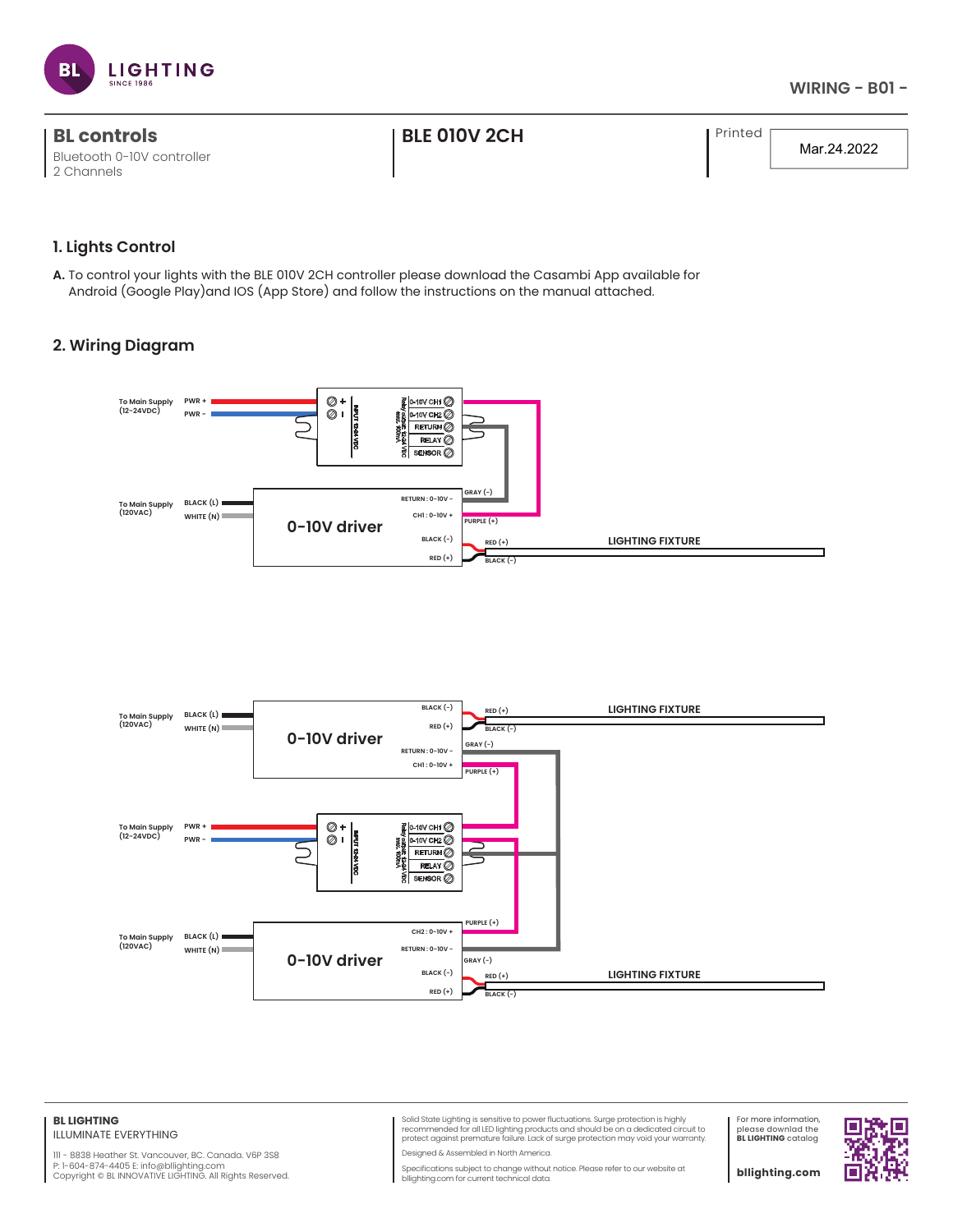

| <b>BL controls</b><br>Bluetooth 0-10V controller | <b>I BLE 010V 2CH</b> | Printed | Mar.24.2022 |
|--------------------------------------------------|-----------------------|---------|-------------|
| 2 Channels                                       |                       |         |             |

## **3. Wiring Diagram**

Signal wire is spliced at each driver



### **BL LIGHTING** ILLUMINATE EVERYTHING

111 - 8838 Heather St. Vancouver, BC. Canada. V6P 3S8 P: 1-604-874-4405 E: info@bllighting.com<br>Copyright © BL INNOVATIVE LIGHTING. All Rights Reserved. Solid State Lighting is sensitive to power fluctuations. Surge protection is highly<br>recommended for all LED lighting products and should be on a dedicated circuit to<br>protect against premature failure. Lack of surge protect

Designed & Assembled in North America.

Specifications subject to change without notice. Please refer to our website at bllighting.com for current technical data.

For more information, please downlad the **BL LIGHTING** catalog

**bllighting.com**

П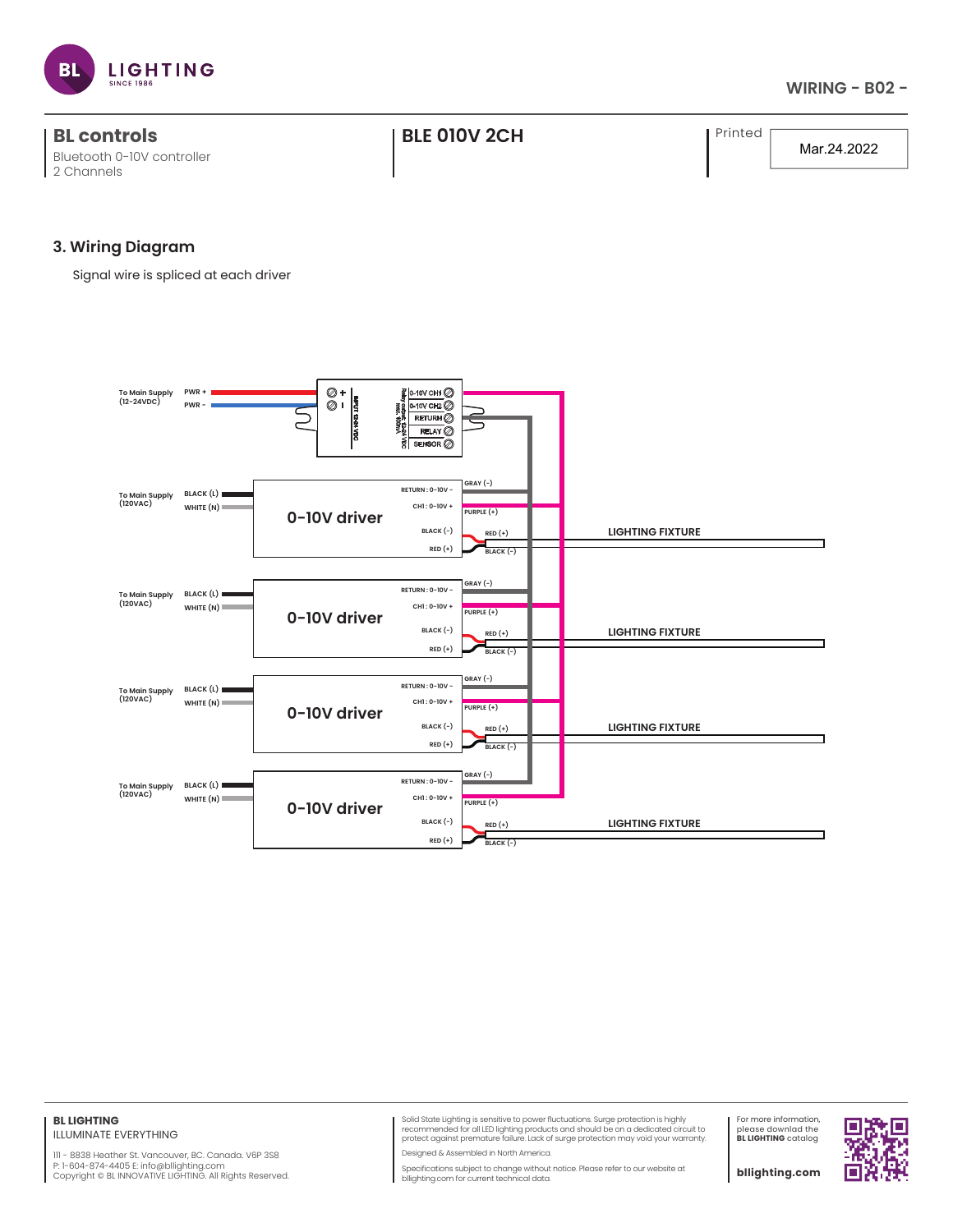

| <b>BL controls</b>         | <b>BLE 010V 2CH</b> | Printed |             |
|----------------------------|---------------------|---------|-------------|
| Bluetooth 0-10V controller |                     |         | Mar.24.2022 |
| 2 Channels                 |                     |         |             |

## **4. Wiring Diagram**

Wire splice connector block



#### **BL LIGHTING** ILLUMINATE EVERYTHING

111 - 8838 Heather St. Vancouver, BC. Canada. V6P 3S8<br>P: 1-604-874-4405 E: info@bllighting.com<br>Copyright © BL INNOVATIVE LIGHTING. All Rights Reserved.

Solid State Lighting is sensitive to power fluctuations. Surge protection is highly<br>recommended for all LED lighting products and should be on a dedicated circuit to<br>protect against premature failure. Lack of surge protect

Designed & Assembled in North America.

Specifications subject to change without notice. Please refer to our website at bllighting.com for current technical data.

For more information, please downlad the **BL LIGHTING** catalog

**bllighting.com**